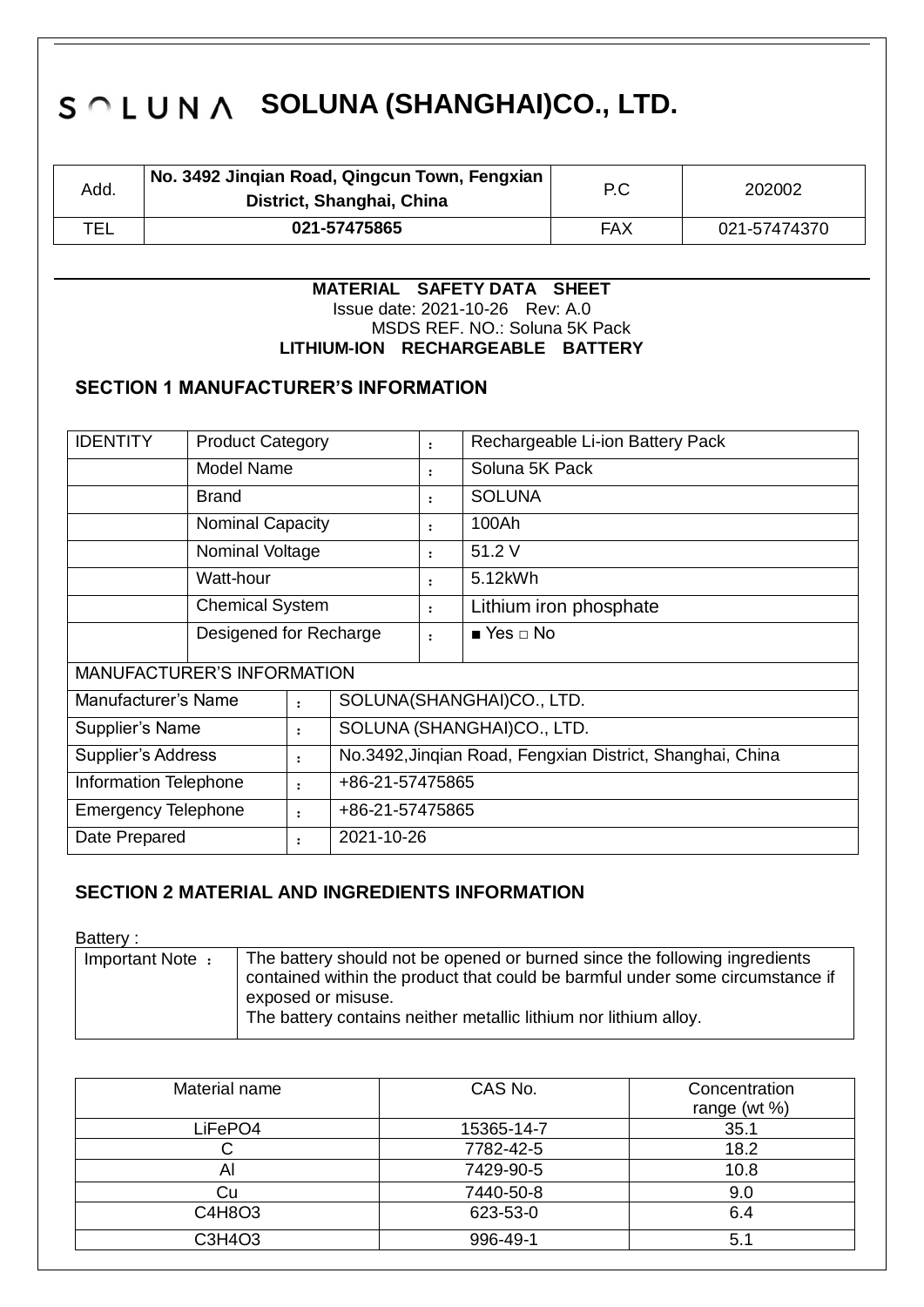| Add. | No. 3492 Jingian Road, Qingcun Town, Fengxian<br>District, Shanghai, China | P.C | 202002       |
|------|----------------------------------------------------------------------------|-----|--------------|
| TEL  | 021-57475865                                                               | FAX | 021-57474370 |

| C3H6O3                  | 616-38-6    | 4.7          |
|-------------------------|-------------|--------------|
| LiPF <sub>6</sub>       | 21324-40-3  | 2.7          |
| (C2H4)n                 | 9002-88-4   | 2.0          |
| Al2O3                   | 1344-28-1   | 1.9          |
| C4H6O3                  | 108-32-7    | 0.9          |
| C2H2F2)n                | 24937-79-9  | 0.8          |
| C3H2O3                  | 872-36-6    | 0.7          |
| (C3H6)n                 | 9003-07-0   | 0.6          |
|                         | 308068-56-6 | 0.4          |
| (C4H8.C4H6)n            | 9003-55-8   | 0.4          |
|                         | 1333-86-4   | 0.4          |
| [C6H7O2(OH)2OCH2COONa]n | 9004-32-4   | 0.2          |
| Pb                      | 7439-92-1   | Not Detected |
| Cd                      | 7440-43-9   | Not Detected |
| Hg                      | 7439-97-6   | Not Detected |

### **SECTION 3 HAZARDS IDENTIFICATION**

| Preparation hazards an<br>dclassification | Not dangerous with normal use. Do not dismantle, open or<br>shred Rechargeable Li-ion Polymer Battery the ingredients contained<br>withinor their ingredients products could be harmful.                                                                                                                                                                                                                                                                                                                                                                                                                                                                                                                                                                                                                                                                                                                                                                                                                        |  |
|-------------------------------------------|-----------------------------------------------------------------------------------------------------------------------------------------------------------------------------------------------------------------------------------------------------------------------------------------------------------------------------------------------------------------------------------------------------------------------------------------------------------------------------------------------------------------------------------------------------------------------------------------------------------------------------------------------------------------------------------------------------------------------------------------------------------------------------------------------------------------------------------------------------------------------------------------------------------------------------------------------------------------------------------------------------------------|--|
|                                           | Cell Apperance, Color, and Odor Solid object with no odor, Blue color.                                                                                                                                                                                                                                                                                                                                                                                                                                                                                                                                                                                                                                                                                                                                                                                                                                                                                                                                          |  |
| Primary Route(s) of Exposure              | These chemicals are contained in a sealed stainless steel<br>enclosure. Risk of exposure occurs only if the cell is mechanically,<br>thermally or electrically abused to the point of compromising the<br>enclosure. If this occurs, exposure to the electrolyte solution<br>contained within canoccur by Inhalation, Ingestion, Eye<br>contact and Skin contact                                                                                                                                                                                                                                                                                                                                                                                                                                                                                                                                                                                                                                                |  |
| <b>Potential Health Effects</b>           | <b>ACUTE (short term): see</b> Section 8 for exposure controls In<br>the event that this battery has been ruptured, the electrolyte<br>solution contained within the battery would be corrosive and can<br>cause burns. Inhalation: Inhalation of materials from a sealed battery<br>is not an expected route of exposure. Vapors or mists from a ruptured<br>battery may cause respiratory irritation.<br>Ingestion: Swallowing of materials from a sealed battery is not<br>an expected route of exposure. Swallowing the contents of an<br>open battery can cause serious chemical burns of mouth, esophagus,<br>and gastrointestinal tract.<br><b>Skin:</b> Contact between the battery and skin will not cause any<br>harm. Skin contact with contents of an open battery<br>can cause severeirritation or burns to the skin. Eye: Contact between<br>the battery and the eye will not cause any harm. Eye contact with<br>contents of an open battery can cause severe irritation<br>or burns to the eye. |  |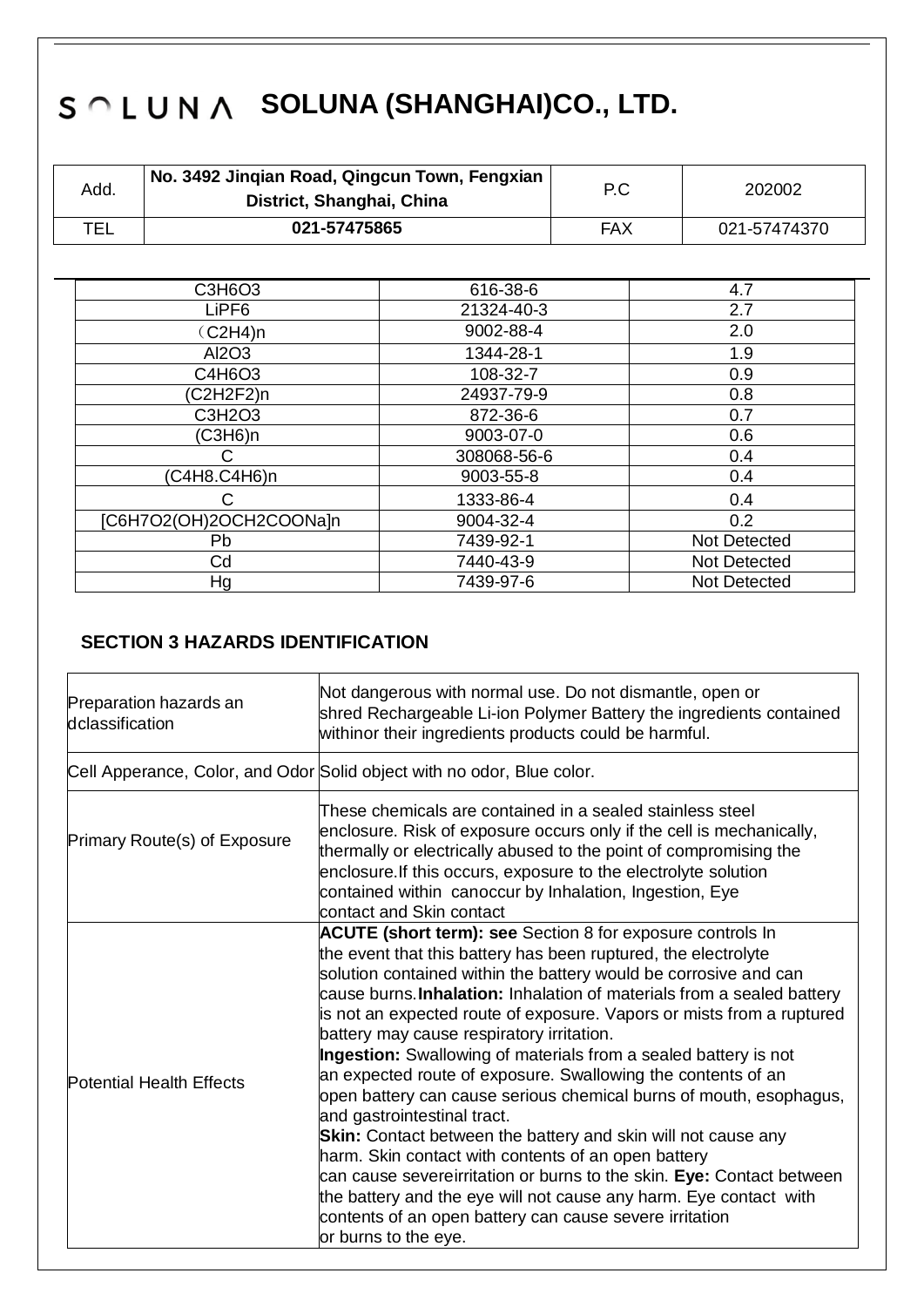| Add. | No. 3492 Jingian Road, Qingcun Town, Fengxian<br>District, Shanghai, China | P.C | 202002       |
|------|----------------------------------------------------------------------------|-----|--------------|
| TEL  | 021-57475865                                                               | FAX | 021-57474370 |

|                                                     | <b>CHRONIC (long term):</b> see Section 11 for additional<br>toxicological data |
|-----------------------------------------------------|---------------------------------------------------------------------------------|
| <b>Medical Conditions Aggravate</b><br>dby Exposure | Not applicable                                                                  |
| Reported as carcinogen                              | Not applicable                                                                  |

## **SECTION 4 FIRST-AID MEASURES**

| Inhalation          | If contents of an opened battery are inhaled, remove source of contamination or move<br>victim to fresh air. Obtain medical advice.                                                                                                                                                                                                                                                                                                                                                              |
|---------------------|--------------------------------------------------------------------------------------------------------------------------------------------------------------------------------------------------------------------------------------------------------------------------------------------------------------------------------------------------------------------------------------------------------------------------------------------------------------------------------------------------|
| <b>Skin contact</b> | If skin contact with contents of an open battery occurs, as quickly as possible remove<br>contaminated clothing, shoes and leather goods. Immediately flush with lukewarm, gently<br>flowing water for at least 30 minutes. If irritation or pain persists, seek medical attention.<br>Completely decontaminate clothing, shoes and leather goods before reuseor discard.                                                                                                                        |
| Eye contact         | If eye contact with contents of an open battery occurs, immediately flush the contaminated<br>eye(s) with lukewarm, gently flowing water for at least 30 minutes whileholding the eyelids<br>open. Neutral saline solution may be used as soon as it is available. If necessary, continue<br>flushing during transport to emergency care facility. Take care not to rinse contaminated<br>water into the unaffected eye or onto face.<br>Quickly transport victim to an emergency care facility. |
| Ingestion           | If ingestion of contents of an open battery occurs, never give anything by mouth if victim is<br>rapidly losing consciousness, or is unconscious or convulsing. Have victim rinse mouth<br>thoroughly with water. DO NOT INDUCE VOMITING. Have victim drink 60to 240 mL (2-8)<br>oz.) of water. If vomiting occurs naturally, have victim lean forward to reduce risk of<br>aspiration. Have victim rinse mouth with water again. Quickly transport victim to an<br>emergency care facility.     |

### **ECTION 5 FIRE-FIGHTING MEASURE**

| <b>Flammable Properties</b>       | In the event that this battery has been ruptured, the electrolyte solution<br>contain within the battery would be flammable. Like any sealed<br>container, battery cells may rupture when exposed to excessive heat;<br>this could result in the release of flammable or corrosive materials. |
|-----------------------------------|-----------------------------------------------------------------------------------------------------------------------------------------------------------------------------------------------------------------------------------------------------------------------------------------------|
| Suitable extinguishing Media      | Use extinguishing media suitable for the materials that are burning.                                                                                                                                                                                                                          |
| Unsuitable extinguishing<br>Media | Not available                                                                                                                                                                                                                                                                                 |
| <b>Explosion Data</b>             | Sensitivity to Mechanical Impact: This may result in<br>rupture in extremecases Sensitivity to Static Discharge:<br>Not Applicable                                                                                                                                                            |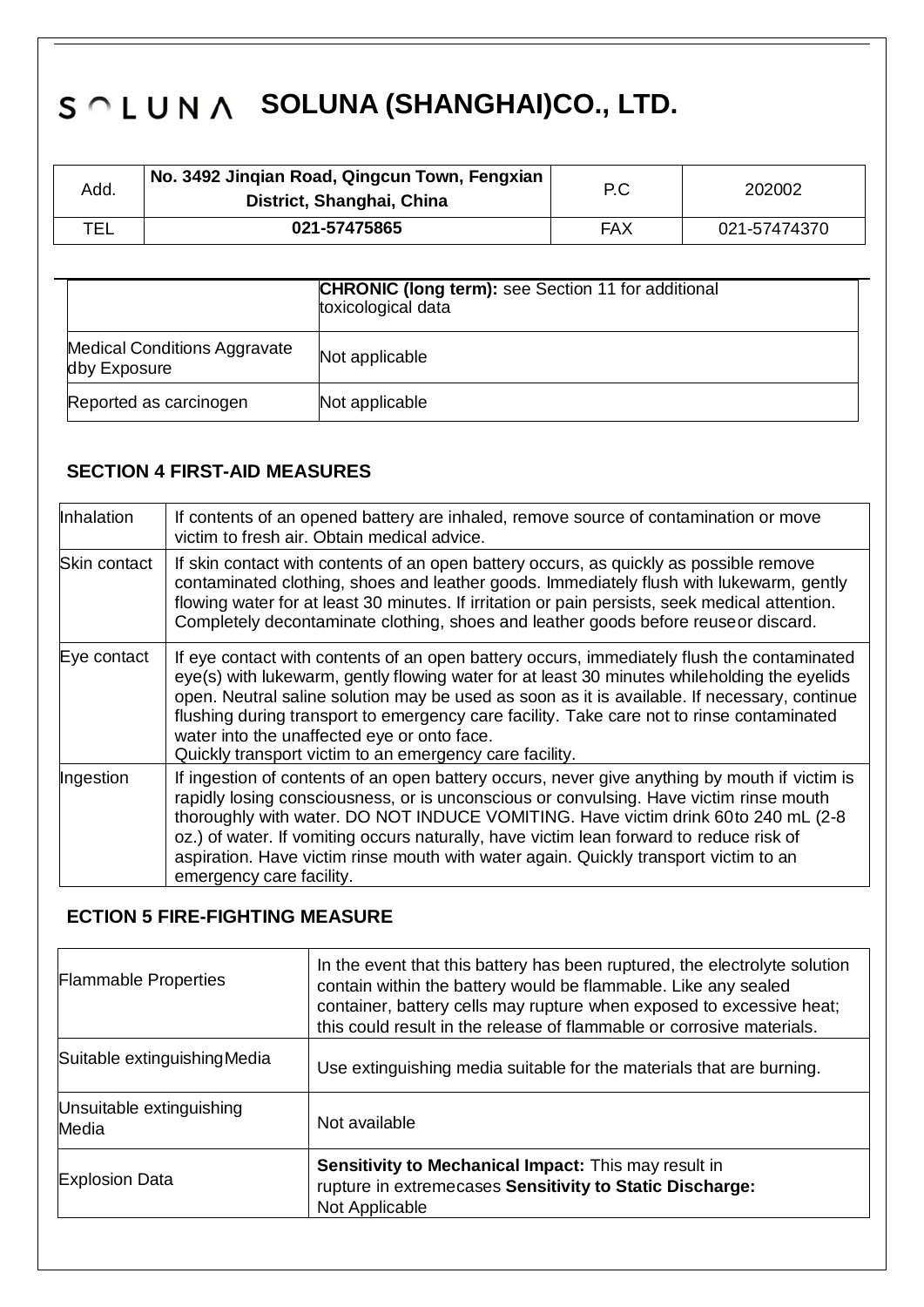| Add. | No. 3492 Jingian Road, Qingcun Town, Fengxian<br>District, Shanghai, China | P.C | 202002       |
|------|----------------------------------------------------------------------------|-----|--------------|
| TEL  | 021-57475865                                                               | FAX | 021-57474370 |

| Specific Hazards arisingfrom<br>the chemical                   | Fires involving Rechargeable Li-ion Polymer Battery an be controlled<br>with water. Whenwater is used, however, hydrogen gas may evolve. In<br>a confined space, hydrogen gas can form an explosive mixture. In this<br>situation, smothering agents are recommended to extinguish the fire                                                  |
|----------------------------------------------------------------|----------------------------------------------------------------------------------------------------------------------------------------------------------------------------------------------------------------------------------------------------------------------------------------------------------------------------------------------|
| <b>Protective Equipment and</b><br>precautions forfirefighters | As for any fire, evacuate the area and fight the fire from a safe distance.<br>Wear a pressure-demand, self-contained breathing apparatus and full<br>protective gear. Fight fire from a protected location or a safe distance.<br>Use NIOSH/MSHA approved full-face self-contained breathing<br>apparatus (SCBA) with full protective gear. |
| <b>NFPA</b>                                                    | Health: 0 Flammability: 0 Instability: 0                                                                                                                                                                                                                                                                                                     |

## **SECTION 6 ACCIDENTAL RELEASE MEASURES**

| Personal Precautions,<br>protective equipment,<br>and emergency<br>procedures | Restrict access to area until completion of clean-up. Donot touch the spilled<br>material. Wear adequate personal protective equipment as indicated in<br>Section 8.                                                                                                                                                                         |
|-------------------------------------------------------------------------------|----------------------------------------------------------------------------------------------------------------------------------------------------------------------------------------------------------------------------------------------------------------------------------------------------------------------------------------------|
| <b>Environmental Precautions</b>                                              | Prevent material from contaminating soil and fromentering sewers or<br>waterways.                                                                                                                                                                                                                                                            |
| Methods and materials for<br>Containment                                      | Stop the leak if safe to do so. Contain the spilled liquidwith dry sand or<br>earth. Clean up spills immediately.                                                                                                                                                                                                                            |
| Methods and materials for<br>cleaning up                                      | Absorb spilled material with an inert absorbent (dry sand or earth). Scoop<br>contaminated absorbent into an acceptable waste container. Collect all<br>contaminated absorbent and dispose of according to directions in Section 13.<br>Scrub the area with detergent and water; collect all contaminated wash water<br>for proper disposal. |

## **SECTION 7 PERCAUTIONS FOR SAFE HANDLING AND USE**

| <b>Handling</b> | Don't handling Lithium ion cell in metalwork. Do not open, dissemble,<br>crush or burn battery. Ensure goodventilation/exhaustion at the<br>workplace. Prevent formation of dust.<br>Information about protection against explosions andfires: Keep ignition sources<br>away- Do not smoke. |
|-----------------|---------------------------------------------------------------------------------------------------------------------------------------------------------------------------------------------------------------------------------------------------------------------------------------------|
| <b>Storage</b>  | If the Lithium ion cell are subject to storage for such a long term as more<br>than 3 months, it is recommended torecharge the Lithium ion cell<br>periodically.                                                                                                                            |
|                 | 3 months: $-10^{\circ}$ C $-+40^{\circ}$ C, 45 to 85%RH<br>And recommended at $0^{\circ}$ $\sim$ +35 $^{\circ}$ for long periodstorage.                                                                                                                                                     |
|                 | The capacity recovery rate in the delivery state (50% capacity of fully                                                                                                                                                                                                                     |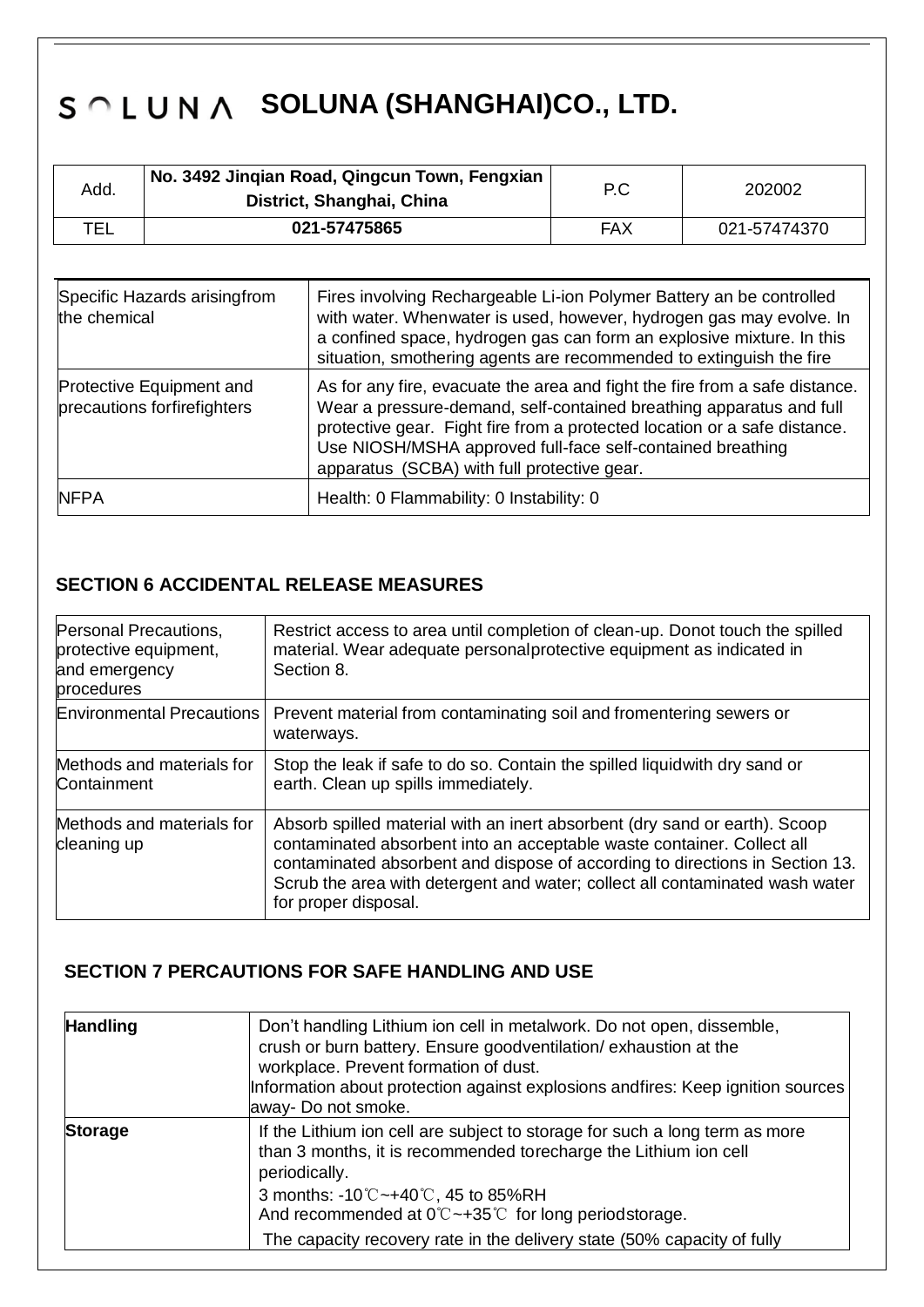| Add. | No. 3492 Jingian Road, Qingcun Town, Fengxian<br>District, Shanghai, China | P.C | 202002       |
|------|----------------------------------------------------------------------------|-----|--------------|
| TEL  | 021-57475865                                                               | FAX | 021-57474370 |

| charged) after storage is assumed to be80% or more.                                                                                                                                                         |
|-------------------------------------------------------------------------------------------------------------------------------------------------------------------------------------------------------------|
| The voltage for a long time storage shall be 50.4V-54.4V range.                                                                                                                                             |
| Do not storage Rechargeable Li-ion Polymer Battery haphazardly in a box<br>or drawer where they may short-circuit each other or be short-circuited by<br>other metalobjects. Keep out of reach of children. |
| Do not expose Rechargeable Li-ion Polymer Battery toheat or fire. Avoid<br>storage in direct sunlight.                                                                                                      |
| Do not store together with oxidizing and acidicmaterials.                                                                                                                                                   |

## **SECTION 8 ECOLOGICAL INFORMATION**

| <b>Engineering Controls</b>          | Use local exhaust ventilation or other engineering controls to control<br>sources of dust, mist, fumes andvapor.                                         |  |
|--------------------------------------|----------------------------------------------------------------------------------------------------------------------------------------------------------|--|
|                                      | Keep away from heat and open flame. Store in a cool, dry place.                                                                                          |  |
| <b>Personal Protective</b>           | <b>Respiratory Protection:</b> Not necessary under normal conditions.                                                                                    |  |
| Equipment                            | <b>Skin and body Protection:</b> Not necessary under normal conditions, Wear<br>neoprene or nitrile rubbergloves if handling an open or leaking battery. |  |
|                                      | Hand protection: Wear neoprene or natural rubber material gloves if<br>handling an open or leaking battery.                                              |  |
|                                      | <b>Eye Protection:</b> Not necessary under normal conditions, Wear safety glasses<br>if handling an open orleaking battery.                              |  |
| <b>Other Protective</b><br>Equipment | Have a safety shower and eye wash fountain readilyavailable in the<br>limmediate work area.                                                              |  |
| <b>Hygiene Measures</b>              | Do not eat, drink, or smoke in work area. Maintain goodhousekeeping.                                                                                     |  |

## **SECTION 9 PHYSICAL AND CHEMICAL PROPERTIES**

| <b>Physical State (Cell)</b>                              | Form: Solid            |
|-----------------------------------------------------------|------------------------|
|                                                           | Color: Blue            |
|                                                           | <b>Odour: Monotony</b> |
| Change in condition:                                      | Not applicable         |
| pH, with indication of the<br>concentration               | Not applicable         |
| Melting point/freezing point                              | Not available.         |
| Boiling Point, initial boiling<br>point and Boilingrange: | Not available.         |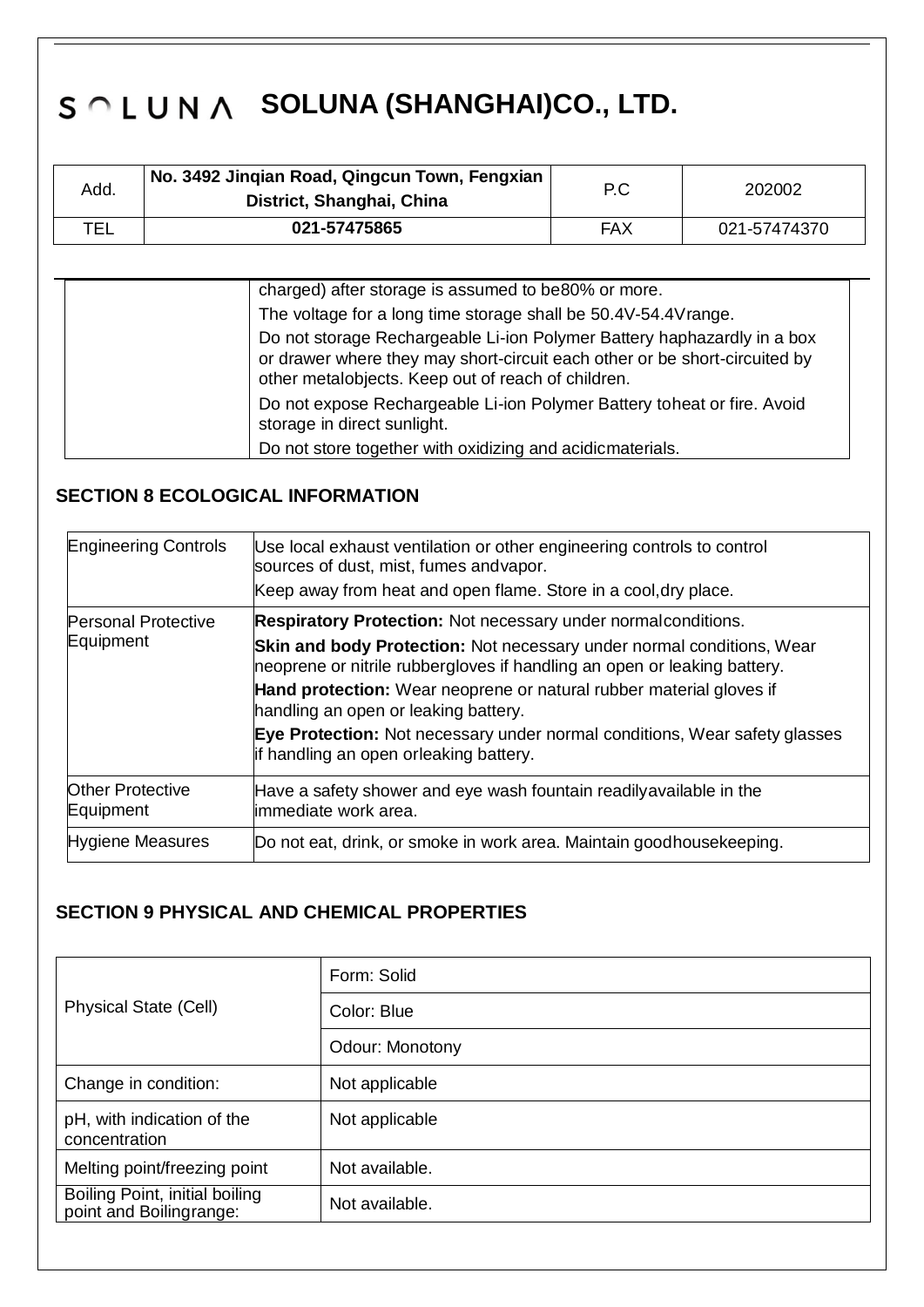| Add. | No. 3492 Jinqian Road, Qingcun Town, Fengxian<br>District, Shanghai, China | P.C | 202002       |
|------|----------------------------------------------------------------------------|-----|--------------|
| TEL  | 021-57475865                                                               | FAX | 021-57474370 |

| <b>Flash Point</b>                              | Not available.   |
|-------------------------------------------------|------------------|
| Upper/lower flammability or<br>explosive limits | Not available.   |
| Vapor Pressure:                                 | Not applicable   |
| Vapor Density: $(Air = 1)$                      | Not applicable   |
| Density/relative desity                         | Not available.   |
| Solubility in Water:                            | <b>Insoluble</b> |
| n-octanol/water partition<br>coefficient        | Not available.   |
| Auto-ignition temperature                       | $130^{\circ}$ C  |
| Decomposition temperature                       | Not available.   |
| Odout threshold                                 | Not available.   |
| Evaporation rate                                | Not available.   |
| Flammability (soil, gas)                        | Not available.   |
| <b>Viscosity</b>                                | Not applicable   |

## **SECTION 10 STABILITY AND REACTIVITY**

| <b>Stability</b>                                                   | The product is stable under normal conditions.                                                                |  |
|--------------------------------------------------------------------|---------------------------------------------------------------------------------------------------------------|--|
| Conditions to Avoid (e.g. static<br>discharge, shock or vibration) | Do not subject Rechargeable Li-ion Polymer Battery tomechanical<br>shock.                                     |  |
|                                                                    | Vibration encoutered during transportation does notcause leakage,<br>fire or explosion.                       |  |
|                                                                    | Do not disassemble, crush, short or install with incorrect polarity. Avoid<br>mechanical or electrical abuse. |  |
| Incompatible Materials                                             | Not Available                                                                                                 |  |
| Hazardous Decomposition<br><b>Products</b>                         | This material may release toxic fumes if burned<br>or exposed to fire                                         |  |
| Possibility of Hazardous Reaction                                  | Not Available                                                                                                 |  |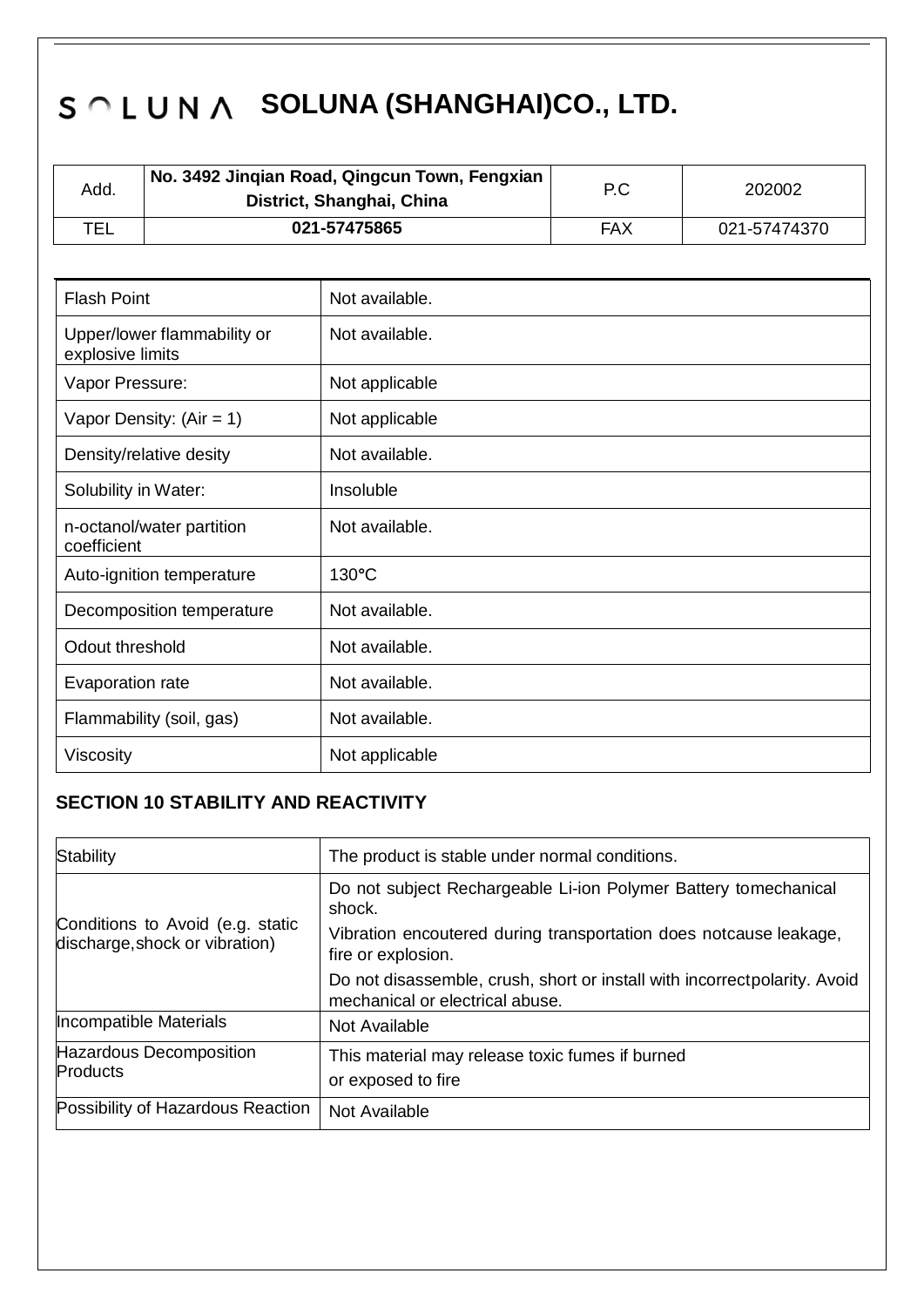| Add.       | No. 3492 Jinqian Road, Qingcun Town, Fengxian<br>District, Shanghai, China |            | 202002       |
|------------|----------------------------------------------------------------------------|------------|--------------|
| <b>TEL</b> | 021-57475865                                                               | <b>FAX</b> | 021-57474370 |

## **SECTION 11 TOXICOLOGICAL INFORMATION**

| Irritation                                             | Risk of irritation occurs only if the cell is mechanically,<br>thermally or electrically abused to the point of<br>compromising the enclosure. If this occurs, irritation to the skin,<br>eyes and respiratory tract may occur. |
|--------------------------------------------------------|---------------------------------------------------------------------------------------------------------------------------------------------------------------------------------------------------------------------------------|
| Sensitization                                          | Not Available                                                                                                                                                                                                                   |
| Neurological Effects                                   | Not Available                                                                                                                                                                                                                   |
| Teratoaenicity                                         | Not Available                                                                                                                                                                                                                   |
| <b>Reproductive Toxicity</b>                           | Not Available                                                                                                                                                                                                                   |
| <b>Mutagenicity (Genetic</b><br>Effects)               | Not Available                                                                                                                                                                                                                   |
| <b>Toxicologically Synergistic</b><br><b>Materials</b> | Not Available                                                                                                                                                                                                                   |

## **SECTION 12 ECOLOGICAL INFORMATION**

| General note:                                                                                               | Water hazard class 1(Self-assessment): slightly<br>hazardous for water.<br>Do not allow undiluted product or large quantities of it to<br>reach ground water, water course or sewage system. |
|-------------------------------------------------------------------------------------------------------------|----------------------------------------------------------------------------------------------------------------------------------------------------------------------------------------------|
| Anticipated behavior of a chemical<br>productin environment/possible<br>environmental<br>impace/ecotoxicity | Not Available                                                                                                                                                                                |
| Mobility in soil                                                                                            | Not Available                                                                                                                                                                                |
| Persistence and Degradability                                                                               | Not Available                                                                                                                                                                                |
| Bioaccumulation potential                                                                                   | Not Available                                                                                                                                                                                |
| <b>Other Adverse Effects</b>                                                                                | <b>Not Available</b>                                                                                                                                                                         |

## **SECTION 13 DISPOSAL CONSIDERATIONS**

Product disposal recommendation: Observe local, state and federal laws and regulations. Packaging disposal recommendation: Be aware discarded batteries may cause fire, tape the battery terminalsto insulate them. Don't disassembly the battery. Completely discharge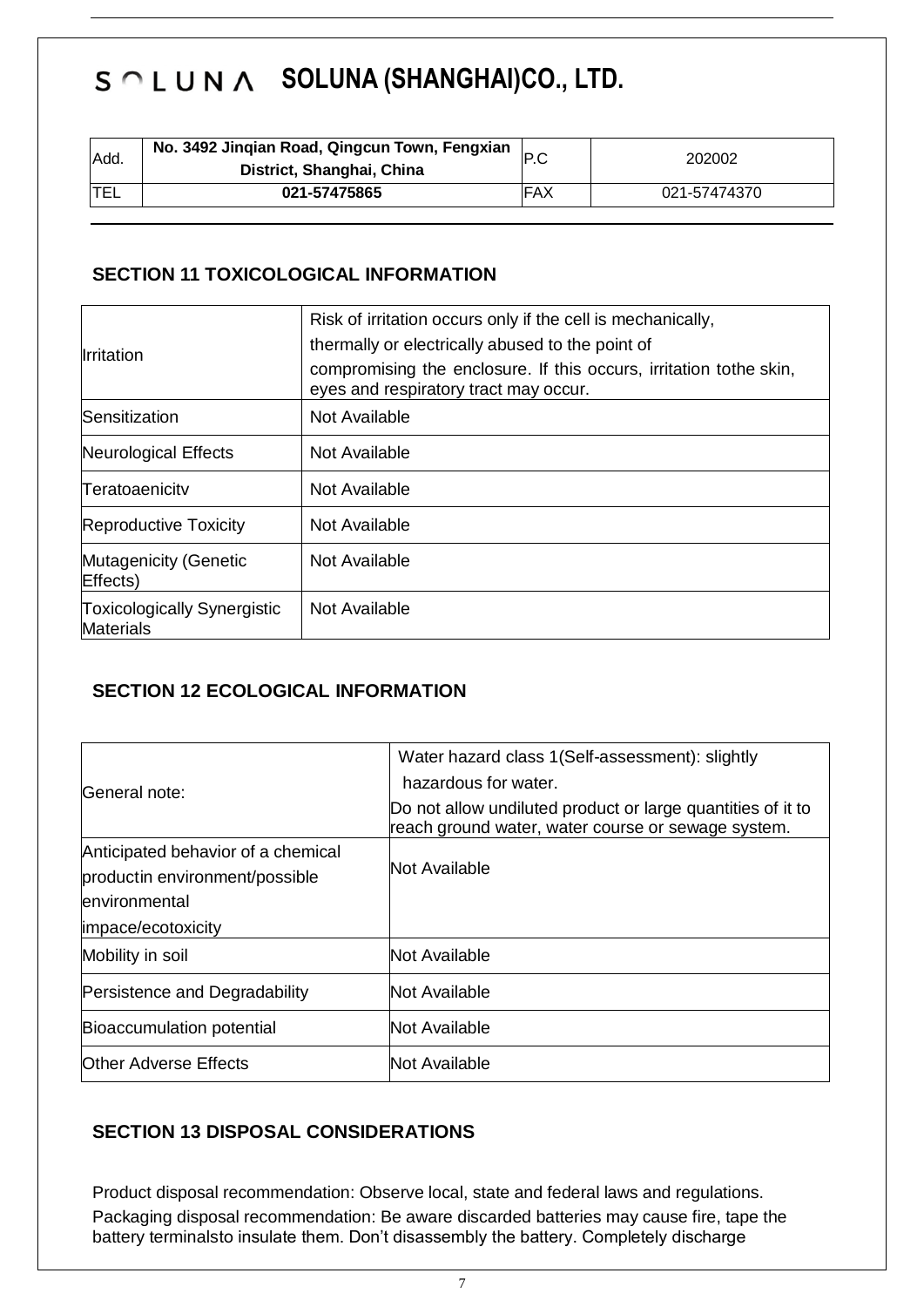| Add. | No. 3492 Jinqian Road, Qingcun Town, Fengxian<br>District, Shanghai, China | P.C        | 202002       |
|------|----------------------------------------------------------------------------|------------|--------------|
| 'TEL | 021-57475865                                                               | <b>FAX</b> | 021-57474370 |

containers (no tear drops, no powder rest, scraped carefully). Containers may be recycled or re-used. Observe local, state and federal laws and regulations.

## **SECTION 14 Transport information**

The Lithium ion cell tested according to the requirements of the UN manual of tests and Critera,PartIII,subsection 38.3.

Lithium ion cell according to Section IA of Packing Instruction 965, or Section I of Packing

Instrution 966~967 of the 2021 IATA Dangerous Goods regulations 62nd Edition may be transported.and ApplicableU.S.DOT regulations for the safe transport of Rechargeable Li-ion Polymer Battery.

More information concerning shipping, testing, marking and packaging can be obtained from label master a[thttp://www.labelmaster.com/.](http://www.labelmaster.com/)

The packaging shall be adequate to avoid mechanical damage during transport,handling and stacking.Thematerials and pack design shall be chosen so as to prevent the development of unintentional electrical conduction,corrosion of the terminals and ingress of moisture.

The package must be handled with care and that a flammability hazard exists if the package is damaged.

Each package must be labeled with a Rechargeable Li-ion Polymer Battery handling label or in addition tobe Class 9 hazard label.

Lithium-ion batteries can be treated as"Non-dangerous goods" under the United Nations Recommendations onthe Transport of Dangerous Goods, Special Provision 188, provided that packaging is strong and prevent the products from short-circuit.

With regard to transport, the following regulations are cited and considered:

-The International Civil Aviation Organization (ICAO) Technical Instructions.

-The International Air transport Association (IATA) Dangerous Goods

Regulations.UN number of lithium battery: Un3480 or Un3481;

UN Proper shipping name/Description (technical name): Lithium ion batteries or Lithium ion batteriesContained in equipment or Lithium ion batteries packed with equipment.

-The International Maritime Dangerous Goods (IMDG) Code.

For Lithium-ion batteries by sea,provided that packaging is strong and prevent the products from short-circuit.UN number of lithium battery: Un3480 or Un3481;

UN Proper shipping name/Description (technical name): Lithium ion batteries or Lithium ion batteriesContained in equipment or Lithium ion batteries packed with equipment.

-The US Hazardous Materials Regulation (HMR) pursuant to a final rule issued by RSPA

-The Office of Hazardous Materials Safety within the US Department of Transportations' (DOT) Research andSpecial Programs Administration (RSPA)

### **SECTION 15 REGULATORY INFORMATION**

OSHA hazard communication standard (29 CFR 1910.1200)

√ Hazardous Non-hazardous